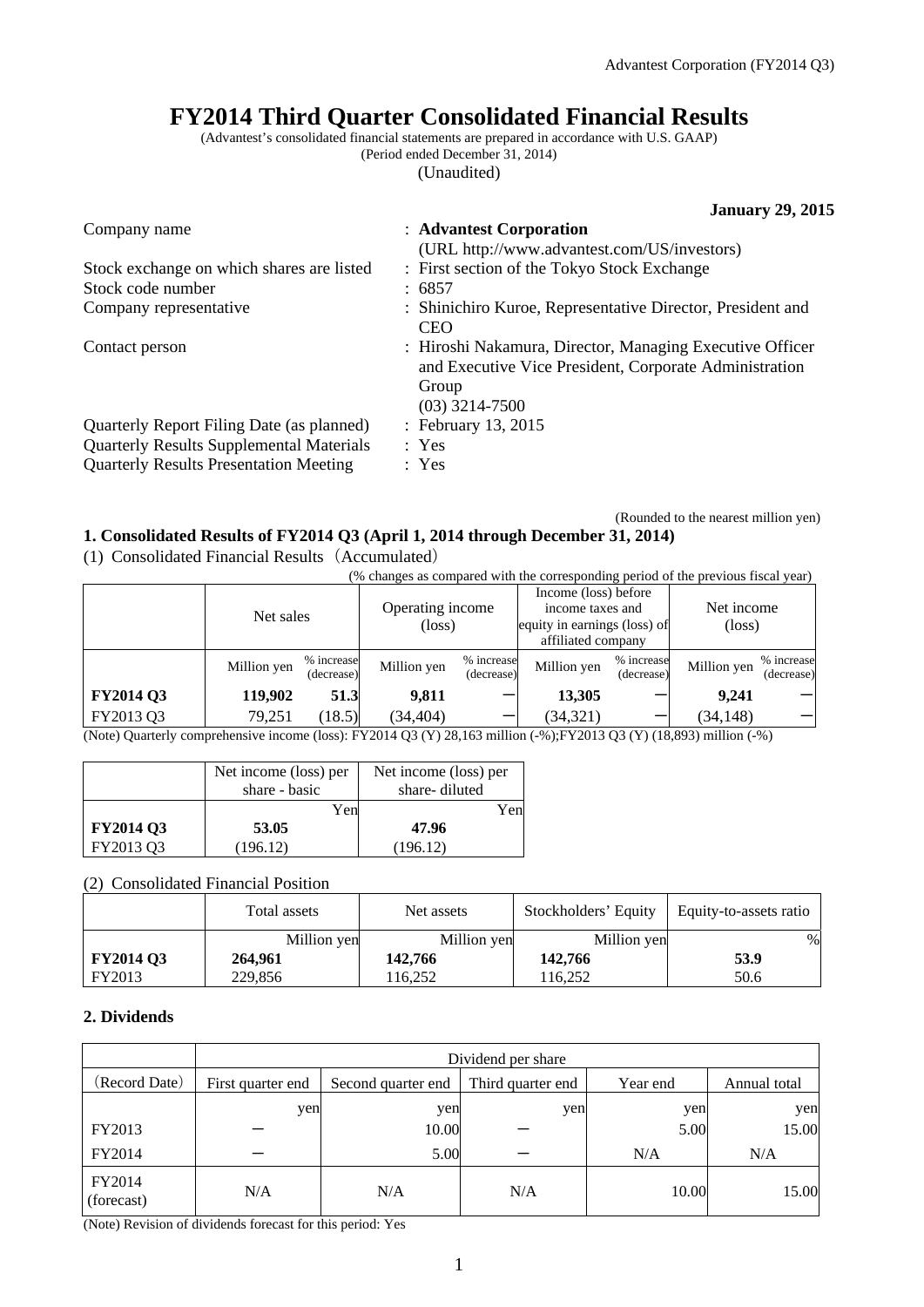#### **3. Projected Results for FY2014 (April 1, 2014 through March 31, 2015)**

| (% changes as compared with the corresponding period of the previous fiscal year) |             |      |                                 |  |                                                                                  |  |               |               |            |     |                         |  |
|-----------------------------------------------------------------------------------|-------------|------|---------------------------------|--|----------------------------------------------------------------------------------|--|---------------|---------------|------------|-----|-------------------------|--|
|                                                                                   | Net sales   |      | Operating<br><sub>1</sub> ncome |  | Income before<br>income taxes and<br>equity in earnings of<br>affiliated company |  |               |               | Net income |     | Net income per<br>share |  |
| FY2014                                                                            | Million yen |      | % Million yen                   |  | % Million yen                                                                    |  | % Million yen | $\frac{0}{0}$ |            | Yen |                         |  |
|                                                                                   | 162,000     | 44.8 | 14,000                          |  | 17,500                                                                           |  | 12,500        |               | 71.76      |     |                         |  |

(Note) Revision of projected results for this period: Yes

Please see "(3) Prospects for the Current Fiscal Year" on page 6 for details.

#### **4. Others**

- (1) Material changes in subsidiaries during this period (changes in scope of consolidation resulting from changes in subsidiaries): No
- (2) Use of simplified accounting method and special accounting policy for quarterly consolidated financial statements: Yes

(Note) Please see "2. Others" on page 7 for details.

#### (3) Accounting changes:

- 1) Changes based on revisions of accounting standard: No
- 2) Changes other than 1) above: No
- (4) Number of issued and outstanding stock (common stock):
	- 1) Number of issued and outstanding stock at the end of each fiscal period (including treasury stock): FY2014 Q3 199,566,770 shares; FY2013 199,566,770 shares.
	- 2) Number of treasury stock at the end of each fiscal period:
	- FY2014 Q3 25,291,042 shares; FY2013 25,368,828 shares.
	- 3) Average number of outstanding stock for each period (cumulative term): FY2014 Q3 174,199,488 shares; FY2013 Q3 174,113,609 shares.

#### **Status of Quarterly Review Procedures**

This quarterly financial results report is not subject to quarterly review procedures by independent auditors under Japan's Financial Instruments and Exchange Law. At the time of release of this report, such quarterly review procedures under the Financial Instruments and Exchange Law have not been completed.

#### **Explanation on the Appropriate Use of Future Earnings Projections and Other Special Instructions**

This document contains "forward-looking statements" that are based on Advantest's current expectations, estimates and projections. These forward-looking statements are subject to known and unknown risks, uncertainties and other factors that may cause Advantest's actual results, levels of activities, performance or achievements to be materially different from those expressed or implied by such forward-looking statements. These factors include: (i) changes in demand for the products and services produced and offered by Advantest's customers, including semiconductors, communications services and electronic goods; (ii) circumstances relating to Advantest's investment in technology, including its ability to timely develop products that meet the changing needs of semiconductor manufacturers, communications network equipment and components makers and service providers; (iii) significant changes in the competitive environment in the major markets where Advantest purchases materials, components and supplies for the production of its products or where its products are produced, distributed or sold; and (iv) changes in economic conditions, currency exchange rates or political stability in the major markets where Advantest procures materials, components and supplies for the production of its principal products or where its products are produced, distributed or sold. A discussion of these and other factors which may affect Advantest's actual results, levels of activities, performance or achievements is contained in the "Operating and Financial Review and Prospects", "Key Information - Risk Factors" and "Information on the Company" sections and elsewhere in Advantest's annual report on Form 20-F, which is on file with the United States Securities and Exchange Commission.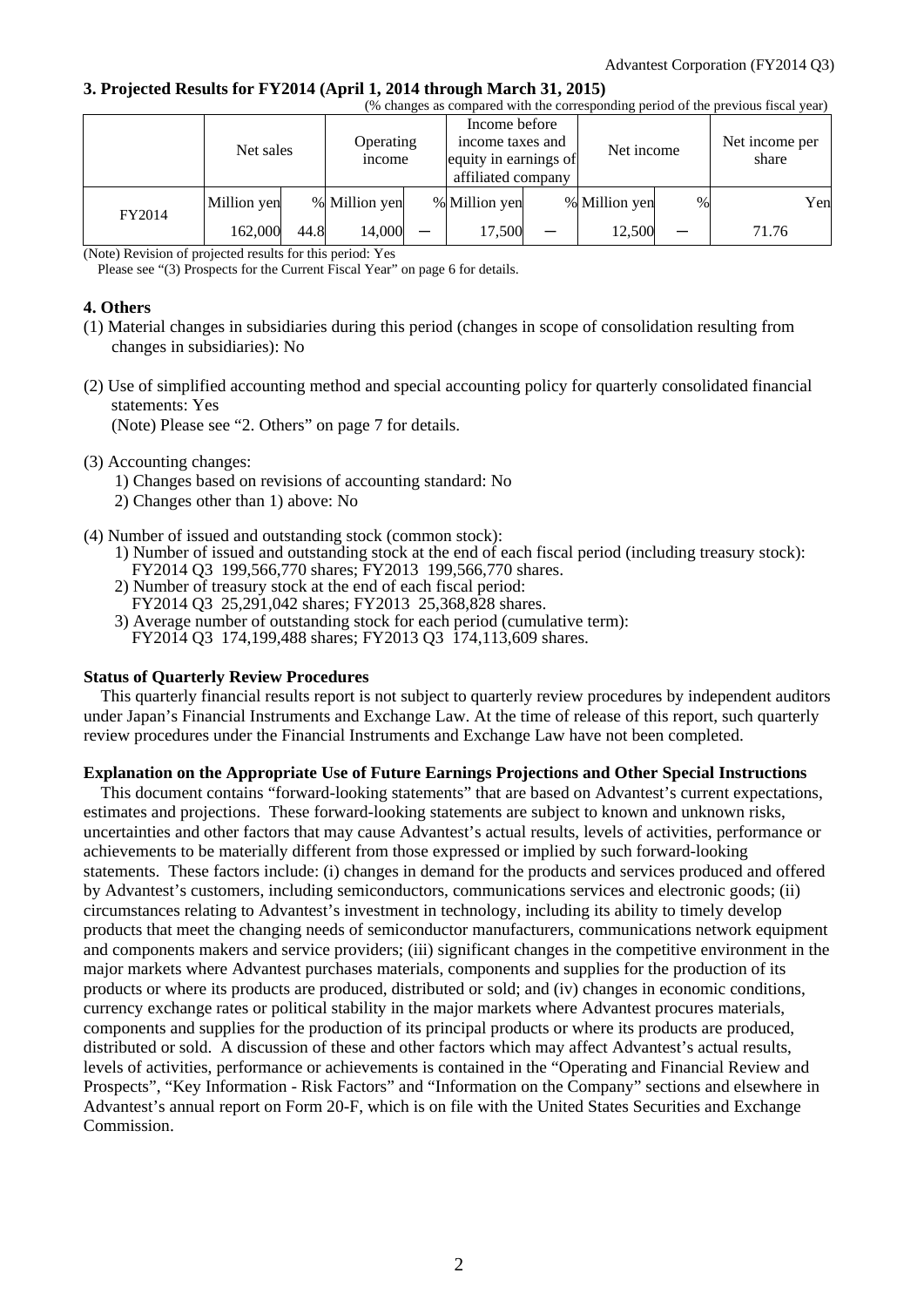## **Contents**

|    |                                                                           | P. 4 |
|----|---------------------------------------------------------------------------|------|
|    |                                                                           | P. 4 |
|    |                                                                           | P. 6 |
|    |                                                                           | P.6  |
| 2. |                                                                           | P. 7 |
|    | (1) Use of Simplified Accounting Method and Special Accounting Policy for |      |
|    |                                                                           | P. 7 |
| 3. |                                                                           | P. 8 |
|    |                                                                           | P. 8 |
|    | (2) Consolidated Statements of Operations (Unaudited)                     | P.10 |
|    | (3) Consolidated Statements of Comprehensive Income (Loss) (Unaudited)    | P.12 |
|    | (4) Consolidated Statements of Cash Flows (Unaudited)                     | P.13 |
|    |                                                                           | P.14 |
|    |                                                                           | P.14 |
|    | (Notes on Significant Changes to Stockholders' Equity)                    | P.14 |
|    |                                                                           | P.14 |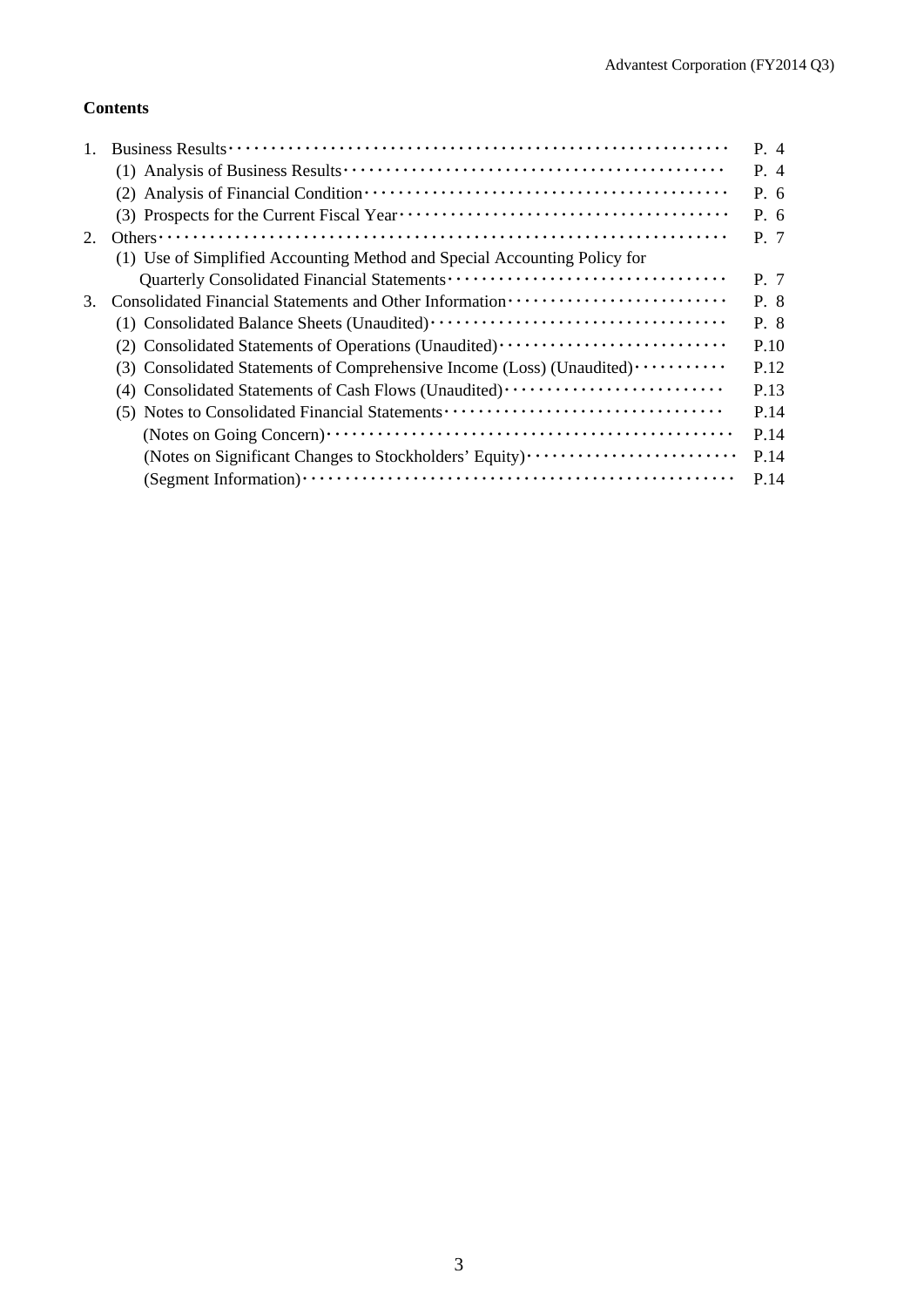(in billion yen)

#### 1. Business Results

#### (1) Analysis of Business Results

Consolidated Financial Results of FY2014 Q3 (April 1, 2014 through December 31, 2014)

|                                                                                             | Nine months ended<br>December 31, 2013 | Nine months ended<br>December 31, 2014 | As compared to the<br>corresponding period of<br>the previous<br>fiscal year<br>increase (decrease) |
|---------------------------------------------------------------------------------------------|----------------------------------------|----------------------------------------|-----------------------------------------------------------------------------------------------------|
| Orders received                                                                             | 88.3                                   | 126.1                                  | 42.7%                                                                                               |
| Net sales                                                                                   | 79.3                                   | 119.9                                  | 51.3%                                                                                               |
| Operating income (loss)                                                                     | (34.4)                                 | 9.8                                    |                                                                                                     |
| Income (loss) before income<br>taxes and equity in earnings<br>(loss) of affiliated company | (34.3)                                 | 13.3                                   |                                                                                                     |
| Net income (loss)                                                                           | (34.1)                                 | 9.2                                    |                                                                                                     |

During the nine-month period ended December 31, 2014, the global economy overall saw a continuing gradual recovery, supported by sustained solid recovery in the American economy.

In the semiconductor market, semiconductor manufacturers actively promoted capital investments in production capacity expansion as a result of increasing demand for chips to be used in mobile handsets for the Chinese market following the launch of LTE services in China in late 2013, and as a result of continuing ramp-up in production of chips for new-model high-end smartphones.

Amid this business environment, Advantest sought to expand its business with a focus on test systems for smartphone chips. As a result, orders received were (Y) 126.1 billion (a 42.7% increase in comparison to the corresponding period of the previous fiscal year) and net sales were (Y) 119.9 billion (a 51.3% increase in comparison to the corresponding period of the previous fiscal year). In addition to year-on-year growth in net sales, higher ratio of sales of products with higher margin contributed to a significant improvement in profit and loss. Operating income was (Y) 9.8 billion, income before income taxes and equity in earnings of affiliated company was (Y) 13.3 billion, and net income was (Y) 9.2 billion. The percentage of net sales to overseas customers was 91.7% (90.4% in the corresponding period of the previous fiscal year).

Conditions of business segments are described below.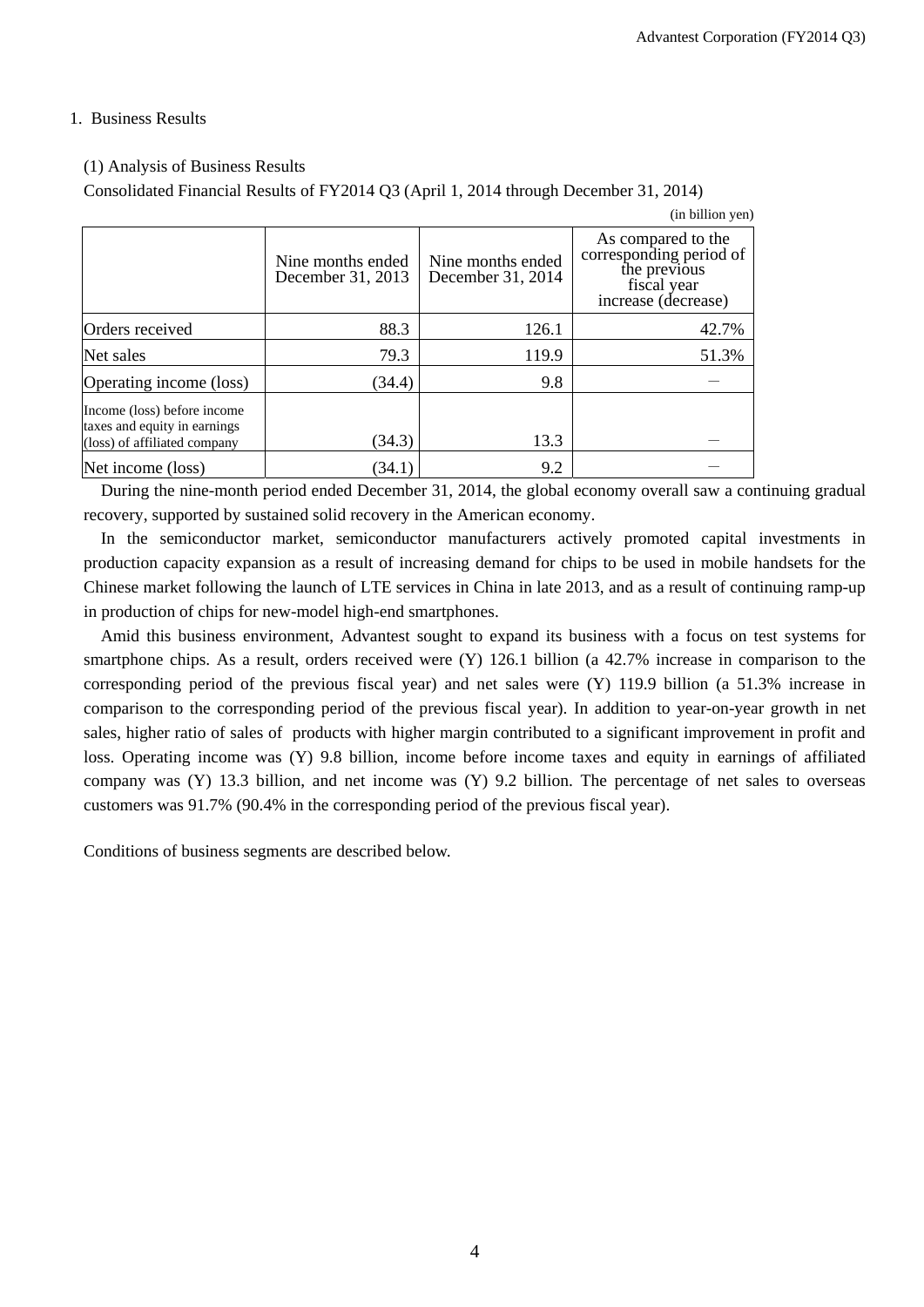|                         |                                        |                                        | (in billion yen)                                                                                    |
|-------------------------|----------------------------------------|----------------------------------------|-----------------------------------------------------------------------------------------------------|
|                         | Nine months ended<br>December 31, 2013 | Nine months ended<br>December 31, 2014 | As compared to the<br>corresponding period of<br>the previous<br>fiscal year<br>increase (decrease) |
| Orders received         | 56.2                                   | 87.8                                   | 56.1%                                                                                               |
| Net sales               | 51.5                                   | 80.1                                   | 55.6%                                                                                               |
| Operating income (loss) | 27.0)                                  | 10.3                                   |                                                                                                     |

<Semiconductor and Component Test System Segment>

The Semiconductor and Component Test System Segment continued to see increased sales of the V93000 nonmemory test system due to higher demand for semiconductors that was spurred by the expansion of LTE base station infrastructure in China, increased production of smartphones for the Chinese market and the launch of new high-end smartphones. Demand for test systems for MPUs also increased.

As a result of the above, orders received were (Y) 87.8 billion (a 56.1% increase in comparison to the corresponding period of the previous fiscal year), net sales were (Y) 80.1 billion (a 55.6 % increase in comparison to the corresponding period of the previous fiscal year), and operating income was (Y) 10.3 billion.

 $\langle$  Mechatronics System Segment $\langle$ 

|                         |                                        |                                        | (in billion yen)                                                                                    |
|-------------------------|----------------------------------------|----------------------------------------|-----------------------------------------------------------------------------------------------------|
|                         | Nine months ended<br>December 31, 2013 | Nine months ended<br>December 31, 2014 | As compared to the<br>corresponding period of<br>the previous<br>fiscal year<br>increase (decrease) |
| Orders received         | 12.8                                   | 20.5                                   | 59.3%                                                                                               |
| Net sales               | 10.0                                   | 20.2                                   | 101.4%                                                                                              |
| Operating income (loss) | (4.5)                                  | 2.6                                    |                                                                                                     |

The Mechatronics System Segment saw higher demand for device interfaces and test handlers that was correlated to increased demand for test systems. Customer demand in nanotechnology business also steadily increased due to continuing miniaturization of semiconductors.

As a result of the above, orders received were (Y) 20.5 billion (a 59.3% increase in comparison to the corresponding period of the previous fiscal year), net sales were (Y) 20.2 billion (a 101.4% increase in comparison to the corresponding period of the previous fiscal year), and operating income was (Y) 2.6 billion.

<Services, Support and Others Segment>

|                  |                                        |                                        | (in billion yen)                                                                                    |
|------------------|----------------------------------------|----------------------------------------|-----------------------------------------------------------------------------------------------------|
|                  | Nine months ended<br>December 31, 2013 | Nine months ended<br>December 31, 2014 | As compared to the<br>corresponding period of<br>the previous<br>fiscal year<br>increase (decrease) |
| Orders received  | 19.5                                   | 17.9                                   | $(8.1\%)$                                                                                           |
| Net sales        | 17.9                                   | 19.7                                   | 10.0%                                                                                               |
| Operating income | 2.1                                    | 2.4                                    | 16.4%                                                                                               |

The Services, Support, and Others Segment saw a fall in orders received in comparison to the corresponding period of the previous fiscal year as demand for leases struggled to grow, but initiatives to increase profitability of field services continued to progress smoothly.

As a result of the above, orders received were (Y) 17.9 billion (a 8.1% decrease in comparison to the corresponding period of the previous fiscal year), net sales were (Y) 19.7 billion (a 10.0% increase in comparison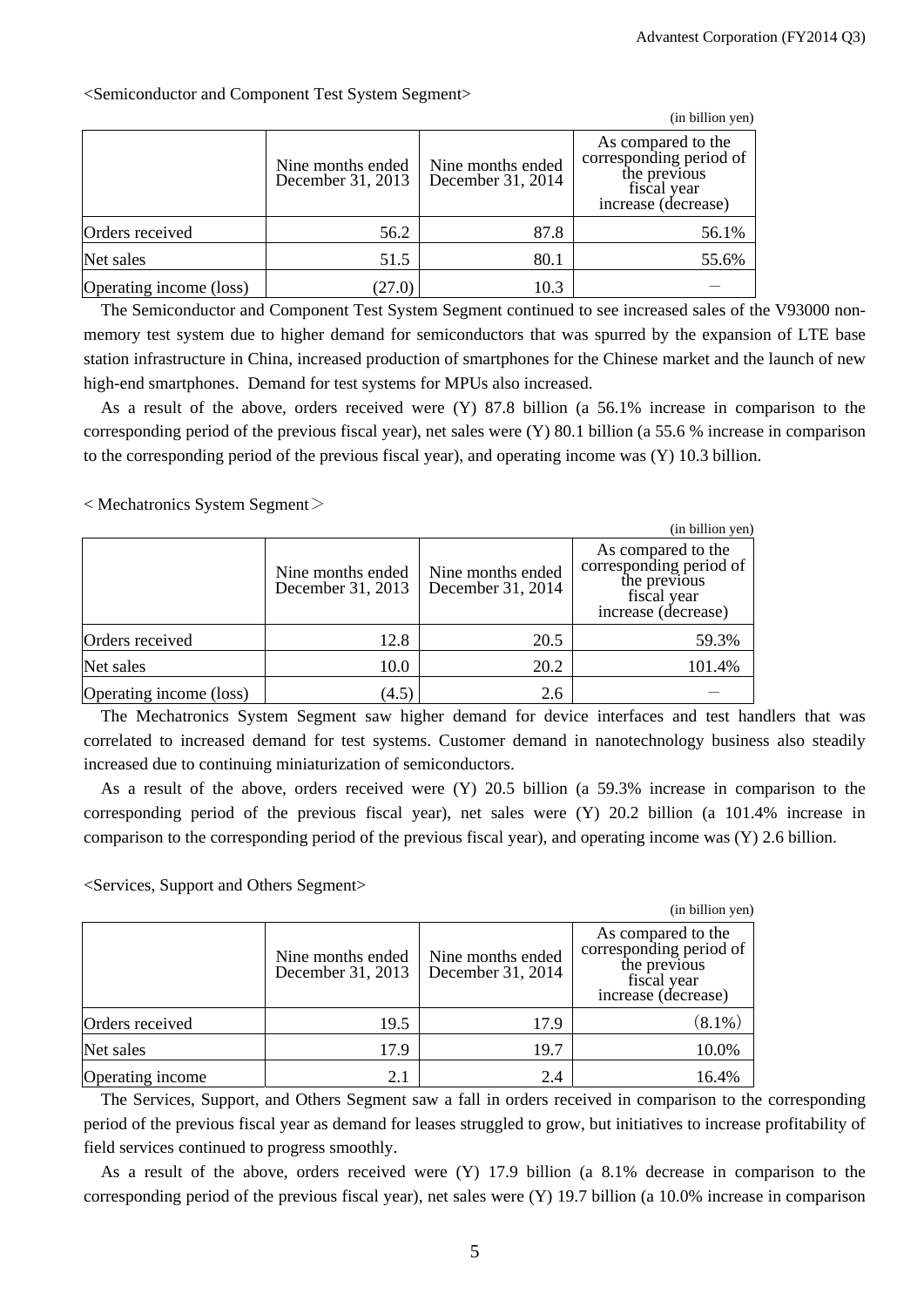to the corresponding period of the previous fiscal year), and operating income was (Y) 2.4 billion (a 16.4% increase in comparison to the corresponding period of the previous fiscal year).

#### (2) Analysis of Financial Condition

Total assets at December 31, 2014 amounted to (Y) 265.0 billion, an increase of (Y) 35.1 billion compared to March 31, 2014, primarily due to an increase of (Y) 16.1 billion, (Y) 8.8 billion and (Y) 7.8 billion in cash and cash equivalents, trade receivables and goodwill, respectively. The amount of total liabilities was (Y) 122.2 billion, an increase of (Y) 8.6 billion compared to March 31, 2014, primarily due to an increase of (Y) 3.5 billion, (Y) 2.2 billion and (Y) 1.5 billion in income taxes payable, trade accounts payable and accrued expenses, respectively.

Stockholders' equity was (Y) 142.8 billion. Equity to assets ratio was 53.9%, an increase of 3.3 percentage points from March 31, 2014.

#### (Cash Flow Condition)

Cash and cash equivalents held at December 31, 2014 were (Y) 85.1 billion, an increase of (Y) 16.1 billion from March 31, 2014. Significant cash flows during the nine-month period of this fiscal year and their causes are described below.

Net cash provided by operating activities was  $(Y)$  12.5 billion (net cash outflow of  $(Y)$ ) 0.2 billion in the corresponding period of the previous fiscal year). This amount was primarily attributable to an increase of (Y) 3.2 billion in income taxes payable and offset by an increase of (Y) 5.6 billion in trade receivables, and adjustments of non cash items such as depreciation and amortization in addition to the net income of  $(Y)$  9.2 billion.

Net cash used in investing activities was (Y) 0.9 billion (net cash outflow of (Y) 4.9 billion in the corresponding period of the previous fiscal year). This amount was primarily attributable to payments for acquisition of tangible fixed assets in the amount of  $(Y)$  2.5 billion, offset by proceeds from sale of available-forsale securities of (Y) 1.8 billion.

Net cash used in financing activities was (Y) 1.6 billion (net cash outflow of (Y) 2.9 billion in the corresponding period of the previous fiscal year). This amount was primarily attributable to dividends paid of (Y) 1.7 billion.

#### (3) Prospects for the Current Fiscal Year

The greater functionality and increasing global adoption of smartphones, as well as growth in demand for semiconductors for data centers, are expected to drive growth in semiconductor-related markets going forward. Thus, in 2015, Advantest expects DRAM and NAND flash memory for smartphones and data centers to lead growth in the semiconductor market. In such environment, Advantest foresees continued firm demand for its memory test systems.

Advantest continues to strive to complete the two structural transition initiatives launched in FY2013, building a cost structure that ensures profitability notwithstanding market fluctuations and building a business structure in which resources are reallocated to growth markets in an agile manner. By doing so, Advantest aims to further strengthen its profitability base and grow income streams.

Based on recent market trends, Advantest has revised its forecast for the full year of FY2014 as follows, with figures in brackets those announced in October 2014. Advantest now expects net sales of (Y) 162.0 billion ((Y) 152.0 billion); operating income of (Y) 14.0 billion ((Y) 12.0 billion); income before income taxes and equity in earnings of affiliated company of (Y) 17.5 billion ((Y) 13.7 billion), based on cumulative other income (expenses) through the third quarter of the fiscal year; and net income of  $(Y)$  12.5 billion ( $(Y)$  8.0 billion).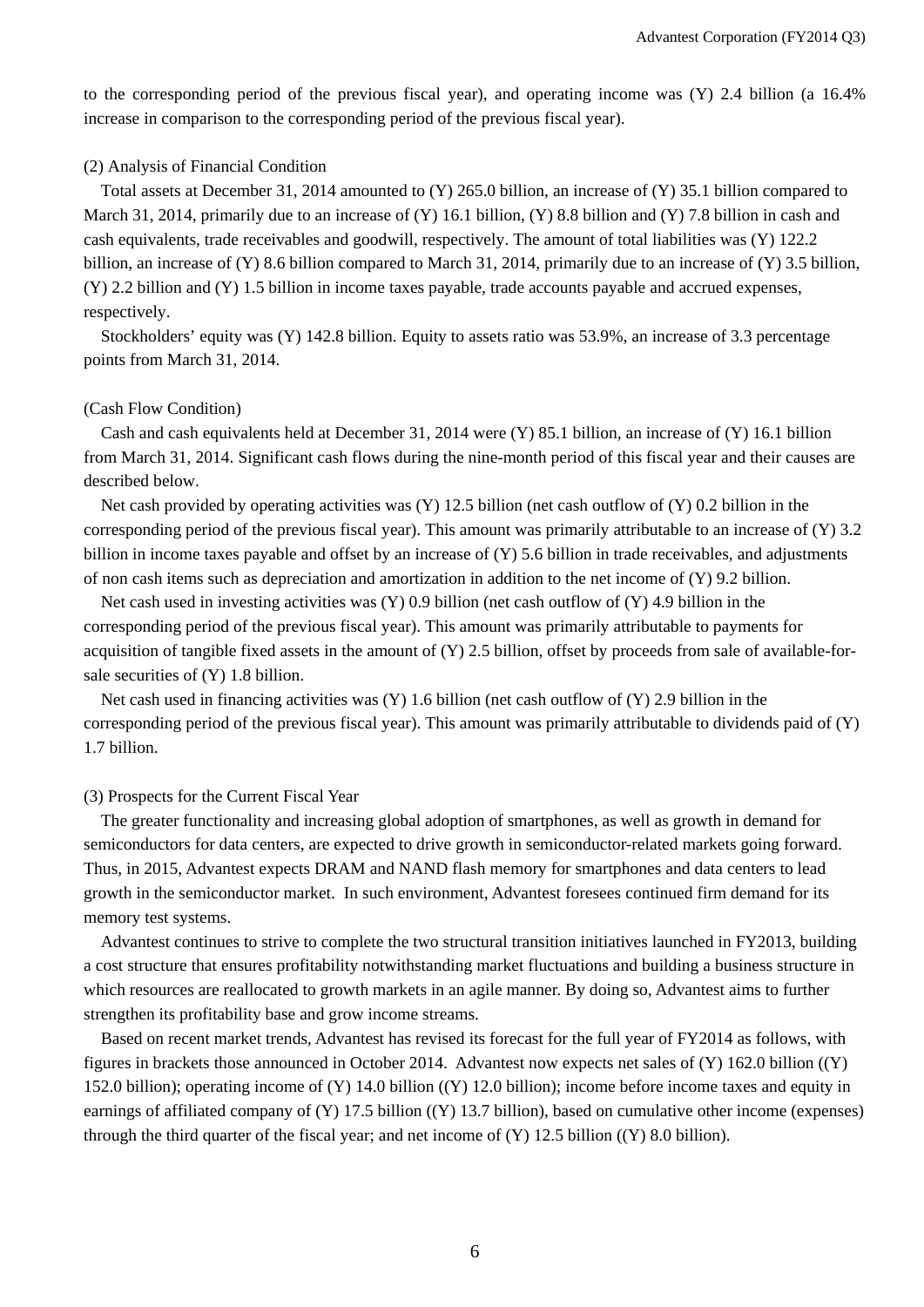### 2. Others

(1) Use of Simplified Accounting Method and Special Accounting Policy for Quarterly Consolidated Financial Statements

Tax expense is measured using an estimated annual effective tax rate. Advantest makes, at the end of the cumulative third quarter, its best estimate of the annual effective tax rate for the full fiscal year and uses that rate to provide for income taxes on a current year-to-date basis. The estimated effective tax rate includes the deferred tax effects of expected year-end temporary differences and carryforwards, and the effects of valuation allowances for deferred tax assets.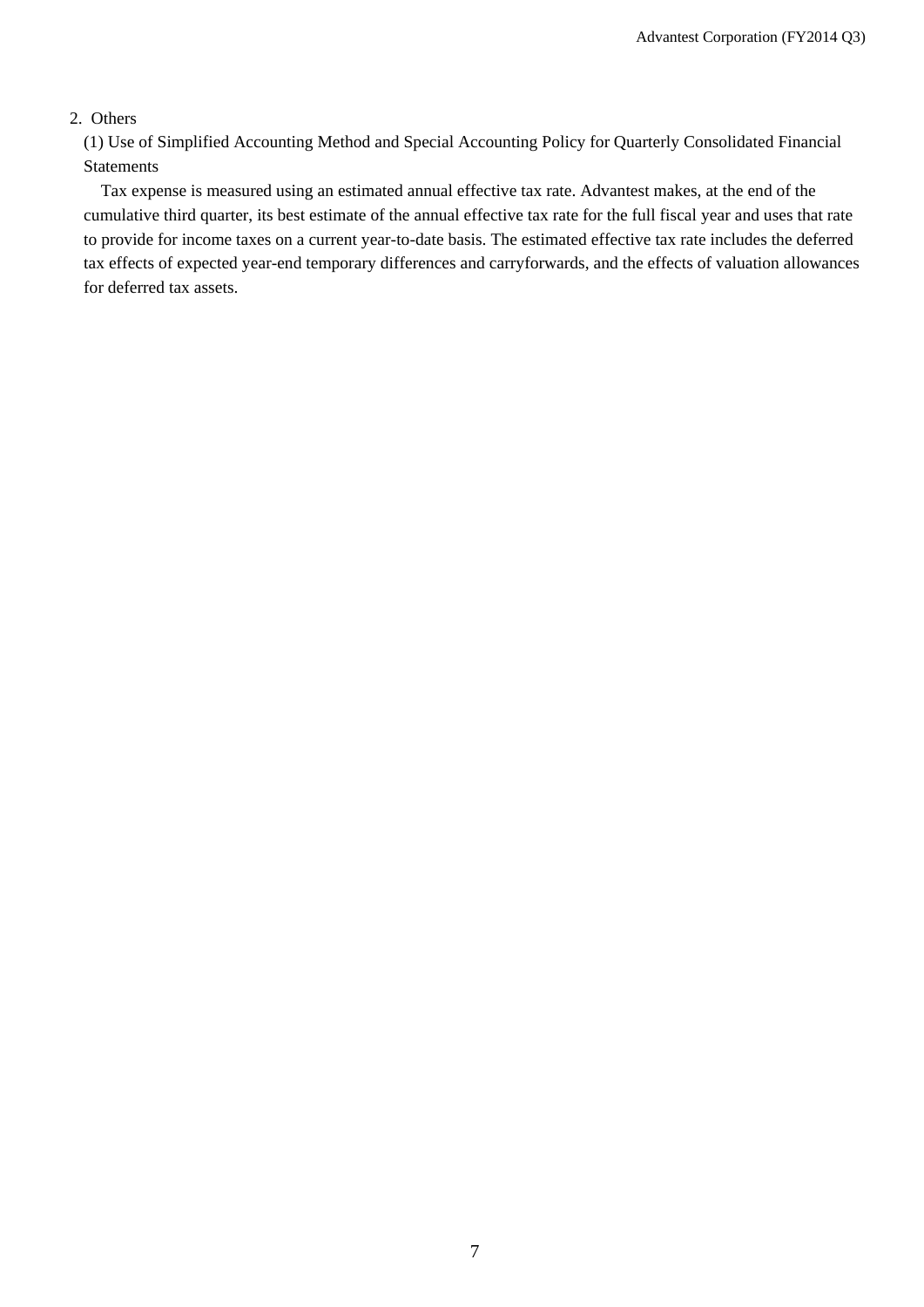# 3. Consolidated Financial Statements and Other Information

# (1)Consolidated Balance Sheets (Unaudited)

|                                    |   |                | <b>Yen (Millions)</b>    |
|------------------------------------|---|----------------|--------------------------|
| <b>Assets</b>                      |   | March 31, 2014 | <b>December 31, 2014</b> |
| Current assets:                    |   |                |                          |
| Cash and cash equivalents          | ¥ | 68,997         | 85,145                   |
| Trade receivables, net             |   | 20,404         | 29,231                   |
| Inventories                        |   | 30,200         | 33,852                   |
| Other current assets               |   | 5,218          | 5,475                    |
| Total current assets               |   | 124,819        | 153,703                  |
| Investment securities              |   | 3,741          | 2,393                    |
| Property, plant and equipment, net |   | 39,925         | 39,334                   |
| Intangible assets, net             |   | 3,545          | 3,324                    |
| Goodwill                           |   | 46,846         | 54,657                   |
| Other assets                       |   | 10,980         | 11,550                   |
| Total assets                       | ¥ | 229,856        | 264,961                  |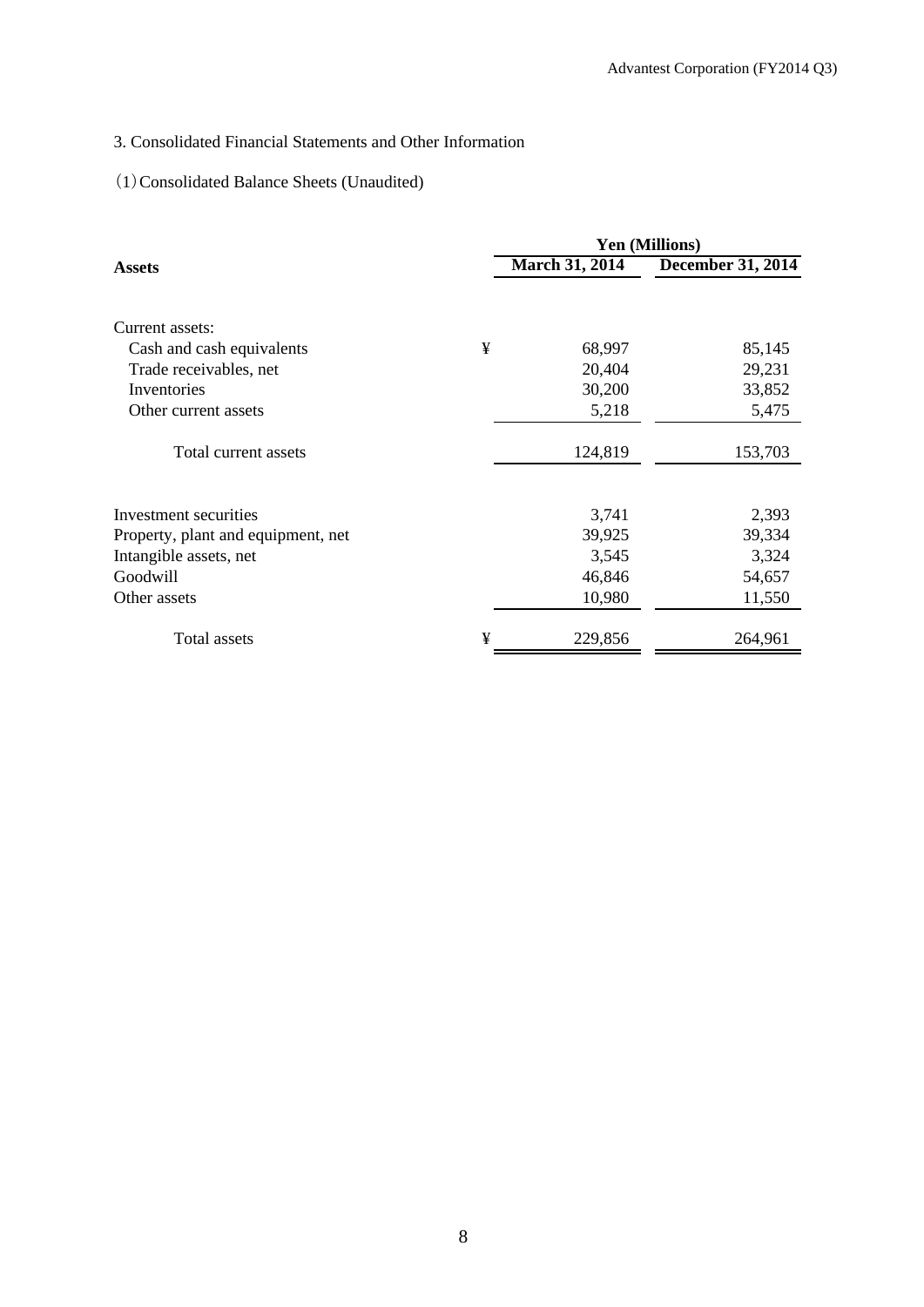|                                                 | Yen (Millions)        |                          |  |  |
|-------------------------------------------------|-----------------------|--------------------------|--|--|
| <b>Liabilities and Stockholders' Equity</b>     | <b>March 31, 2014</b> | <b>December 31, 2014</b> |  |  |
|                                                 |                       |                          |  |  |
| <b>Current liabilities:</b>                     |                       |                          |  |  |
| ¥<br>Trade accounts payable                     | 12,353                | 14,543                   |  |  |
| Accrued expenses                                | 6,775                 | 8,268                    |  |  |
| Income taxes payable                            | 1,089                 | 4,591                    |  |  |
| Accrued warranty expenses                       | 1,589                 | 1,446                    |  |  |
| Corporate bonds - current portion               |                       | 10,000                   |  |  |
| <b>Customer</b> prepayments                     | 2,488                 | 3,013                    |  |  |
| Other current liabilities                       | 2,313                 | 3,537                    |  |  |
| Total current liabilities                       | 26,607                | 45,398                   |  |  |
| Corporate bonds                                 | 25,000                | 15,000                   |  |  |
| Convertible bonds                               | 30,149                | 30,126                   |  |  |
| Accrued pension and severance costs             | 28,641                | 29,285                   |  |  |
| Other liabilities                               | 3,207                 | 2,386                    |  |  |
| <b>Total liabilities</b>                        | 113,604               | 122,195                  |  |  |
| Commitments and contingent liabilities          |                       |                          |  |  |
| Stockholders' equity:                           |                       |                          |  |  |
| Common stock                                    | 32,363                | 32,363                   |  |  |
| Capital surplus                                 | 43,906                | 43,864                   |  |  |
| Retained earnings                               | 130,740               | 138,002                  |  |  |
| Accumulated other comprehensive income          | 5,326                 | 24,248                   |  |  |
| Treasury stock                                  | (96,083)              | (95,711)                 |  |  |
| Total stockholders' equity                      | 116,252               | 142,766                  |  |  |
| Total liabilities and stockholders' equity<br>¥ | 229,856               | 264,961                  |  |  |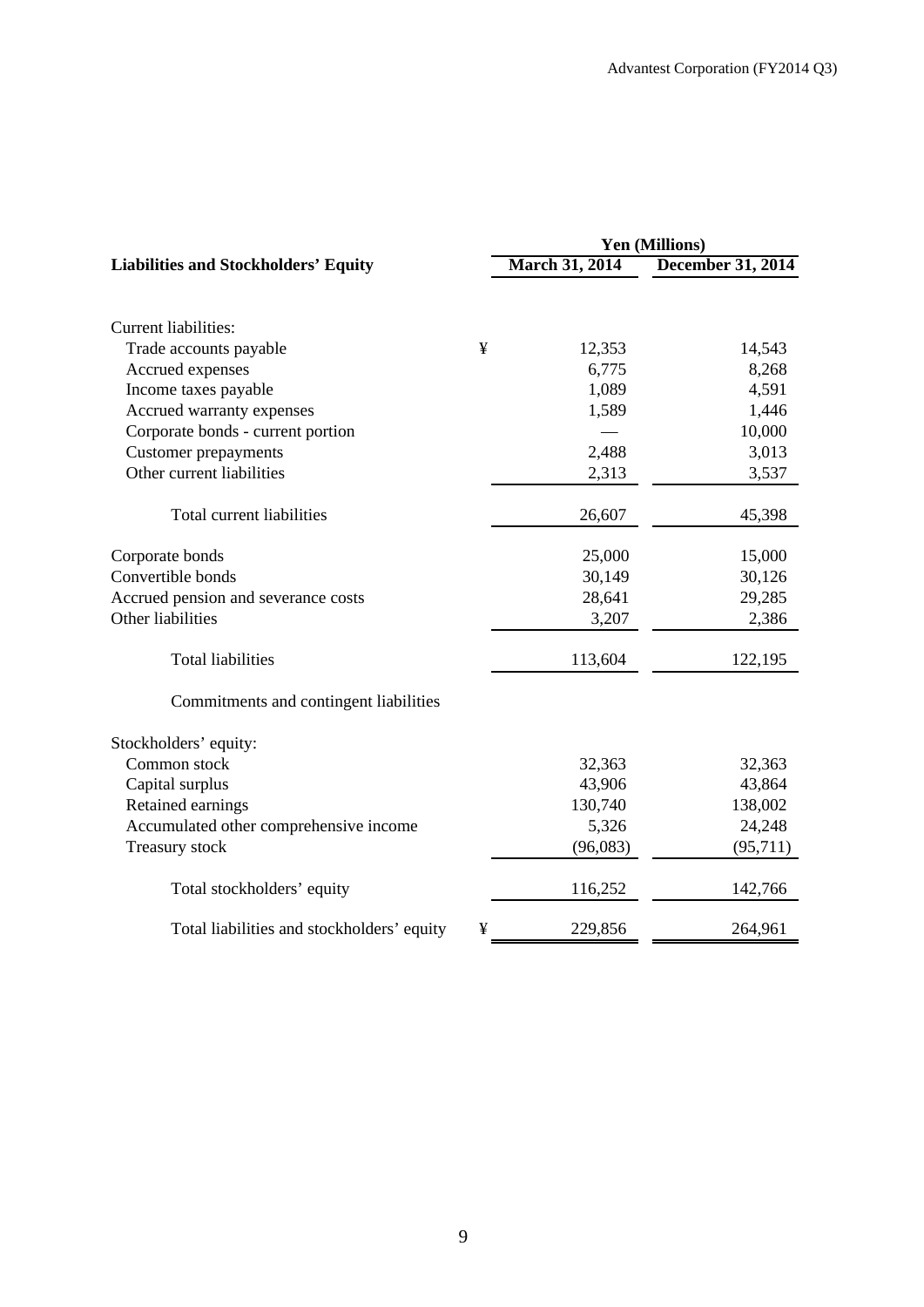# (2)Consolidated Statements of Operations (Unaudited)

|                                                 | Yen (Millions)                                       |                                               |  |  |  |
|-------------------------------------------------|------------------------------------------------------|-----------------------------------------------|--|--|--|
|                                                 | <b>Nine months ended</b><br><b>December 31, 2013</b> | <b>Nine months ended</b><br>December 31, 2014 |  |  |  |
| ¥<br>Net sales                                  | 79,251                                               | 119,902                                       |  |  |  |
| Cost of sales                                   | 45,913                                               | 53,342                                        |  |  |  |
| Gross profit                                    | 33,338                                               | 66,560                                        |  |  |  |
| Research and development expenses               | 25,294                                               | 22,814                                        |  |  |  |
| Selling, general and administrative expenses    | 29,380                                               | 33,724                                        |  |  |  |
| Impairment charge                               | 13,068                                               | 211                                           |  |  |  |
| Operating income (loss)                         | (34, 404)                                            | 9,811                                         |  |  |  |
| Other income (expense):                         |                                                      |                                               |  |  |  |
| Interest and dividend income                    | 169                                                  | 150                                           |  |  |  |
| Interest expense                                | (104)                                                | (103)                                         |  |  |  |
| Gain on sale of investment securities           | 778                                                  | 677                                           |  |  |  |
| Other, net                                      | (760)                                                | 2,770                                         |  |  |  |
| Total other income (expense)                    | 83                                                   | 3,494                                         |  |  |  |
| Income (loss) before income taxes and equity    |                                                      |                                               |  |  |  |
| in earnings (loss) of affiliated company        | (34, 321)                                            | 13,305                                        |  |  |  |
| Income taxes (benefit)                          | (171)                                                | 4,064                                         |  |  |  |
| Equity in earnings (loss) of affiliated company | $\overline{2}$                                       |                                               |  |  |  |
| ¥<br>Net income (loss)                          | (34, 148)                                            | 9,241                                         |  |  |  |

|                              |   | Yen                                           |                                               |  |  |
|------------------------------|---|-----------------------------------------------|-----------------------------------------------|--|--|
|                              |   | Nine months ended<br><b>December 31, 2013</b> | Nine months ended<br><b>December 31, 2014</b> |  |  |
| Net income (loss) per share: |   |                                               |                                               |  |  |
| Basic                        | ¥ | (196.12)                                      | 53.05                                         |  |  |
| Diluted                      |   | (196.12)                                      | 47.96                                         |  |  |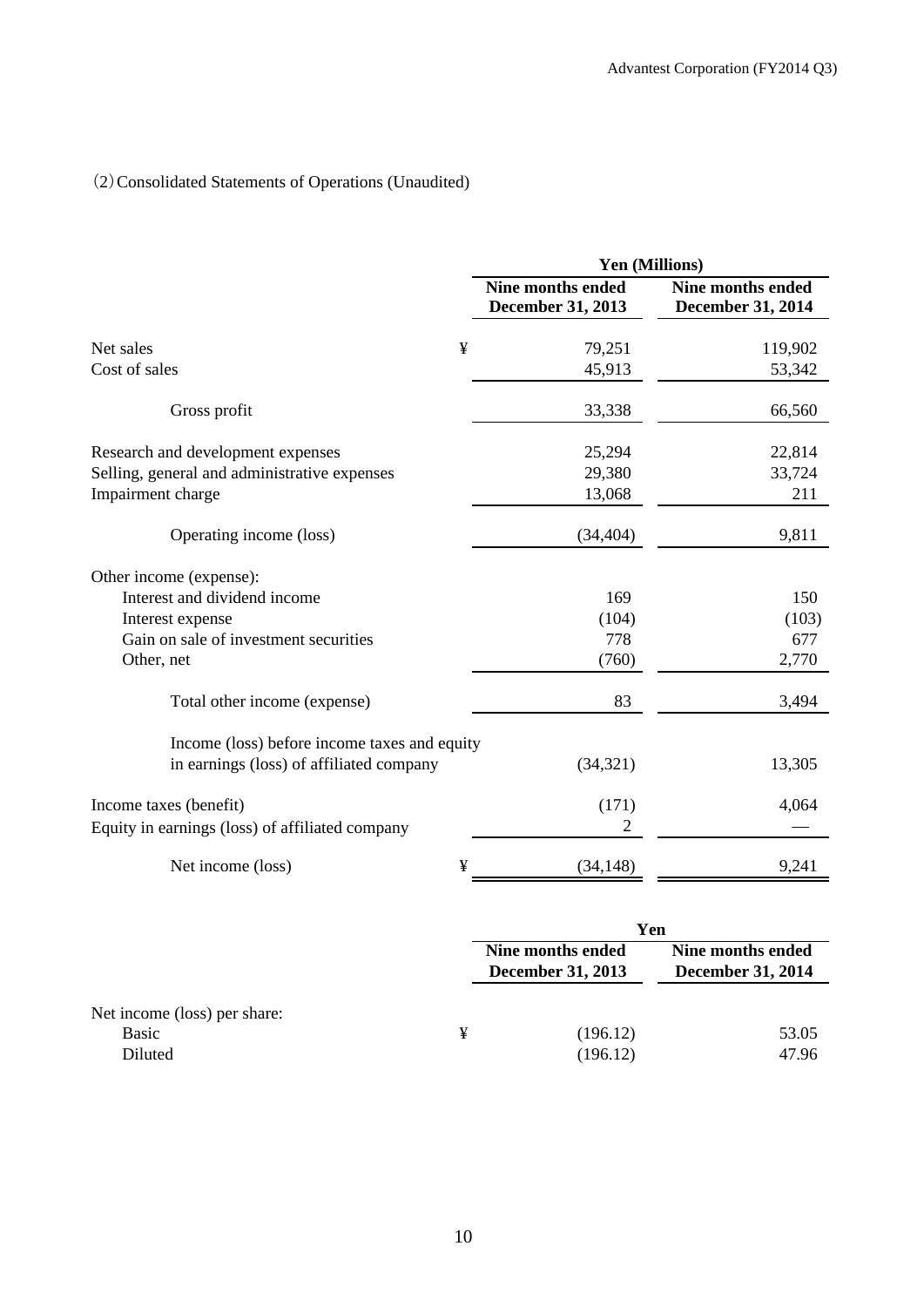|                                                                                          | Yen (Millions)                                 |                                                |  |  |  |
|------------------------------------------------------------------------------------------|------------------------------------------------|------------------------------------------------|--|--|--|
|                                                                                          | Three months ended<br><b>December 31, 2013</b> | Three months ended<br><b>December 31, 2014</b> |  |  |  |
| ¥<br>Net sales                                                                           | 19,613                                         | 40,959                                         |  |  |  |
| Cost of sales                                                                            | 15,120                                         | 17,645                                         |  |  |  |
| Gross profit                                                                             | 4,493                                          | 23,314                                         |  |  |  |
| Research and development expenses                                                        | 7,886                                          | 7,792                                          |  |  |  |
| Selling, general and administrative expenses                                             | 9,949                                          | 11,892                                         |  |  |  |
| Impairment charge                                                                        | 13,068                                         | 211                                            |  |  |  |
| Operating income (loss)                                                                  | (26, 410)                                      | 3,419                                          |  |  |  |
| Other income (expense):                                                                  |                                                |                                                |  |  |  |
| Interest and dividend income                                                             | 69                                             | 62                                             |  |  |  |
| Interest expense                                                                         | (34)                                           | (35)                                           |  |  |  |
| Gain on sale of investment securities                                                    | 202                                            | 118                                            |  |  |  |
| Other, net                                                                               | (761)                                          | 1,724                                          |  |  |  |
| Total other income (expense)                                                             | (524)                                          | 1,869                                          |  |  |  |
| Income (loss) before income taxes and equity<br>in earnings (loss) of affiliated company | (26,934)                                       | 5,288                                          |  |  |  |
|                                                                                          |                                                |                                                |  |  |  |
| Income taxes (benefit)                                                                   | (2,125)                                        | 632                                            |  |  |  |
| Equity in earnings (loss) of affiliated company                                          | $\boldsymbol{0}$                               |                                                |  |  |  |
| ¥<br>Net income (loss)                                                                   | (24, 809)                                      | 4,656                                          |  |  |  |

|                                                  |   | Yen                                            |                                                |  |
|--------------------------------------------------|---|------------------------------------------------|------------------------------------------------|--|
|                                                  |   | Three months ended<br><b>December 31, 2013</b> | Three months ended<br><b>December 31, 2014</b> |  |
| Net income (loss) per share:<br>Basic<br>Diluted | ¥ | (142.42)<br>(142.42)                           | 26.73<br>24.15                                 |  |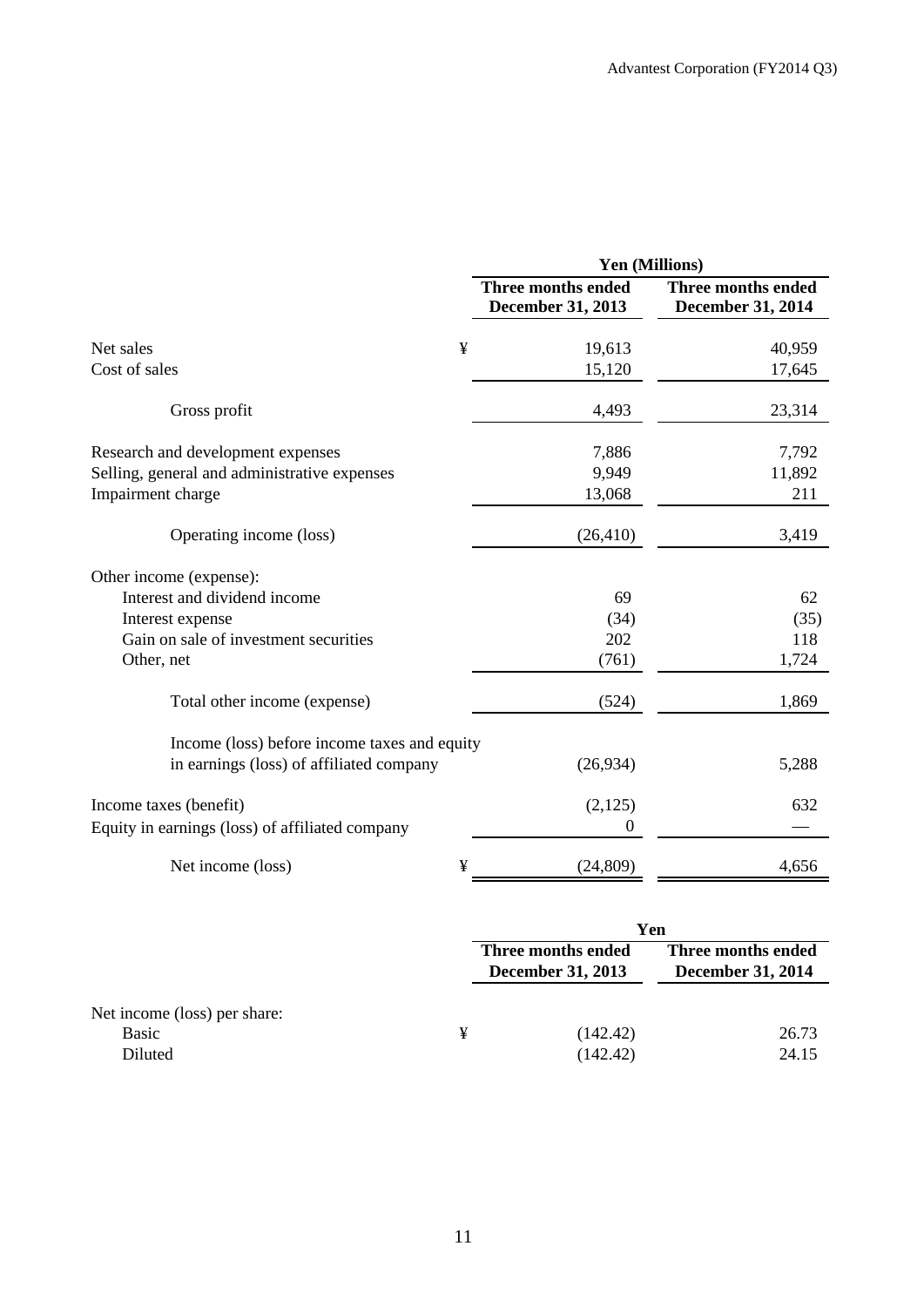## (3)Consolidated Statements of Comprehensive Income (Loss) (Unaudited)

|                                                        |   | Yen (Millions)                         |                                               |  |
|--------------------------------------------------------|---|----------------------------------------|-----------------------------------------------|--|
|                                                        |   | Nine months ended<br>December 31, 2013 | Nine months ended<br><b>December 31, 2014</b> |  |
| Comprehensive income (loss)                            |   |                                        |                                               |  |
| Net income (loss)                                      | ¥ | (34, 148)                              | 9,241                                         |  |
| Other comprehensive income (loss), net of tax          |   |                                        |                                               |  |
| Foreign currency translation adjustments               |   | 15,147                                 | 18,440                                        |  |
| Net unrealized gains (losses) on investment securities |   | (294)                                  | (302)                                         |  |
| Pension related adjustments                            |   | 402                                    | 784                                           |  |
| Total other comprehensive income (loss)                |   | 15,255                                 | 18,922                                        |  |
| Total comprehensive income (loss)                      | ¥ | (18.893)                               | 28,163                                        |  |

|                                                        |   | <b>Yen (Millions)</b>                         |                                               |
|--------------------------------------------------------|---|-----------------------------------------------|-----------------------------------------------|
|                                                        |   | Three months ended<br><b>December 31,2013</b> | Three months ended<br><b>December 31,2014</b> |
| Comprehensive income (loss)                            |   |                                               |                                               |
| Net income (loss)                                      | ¥ | (24,809)                                      | 4,656                                         |
| Other comprehensive income (loss), net of tax          |   |                                               |                                               |
| Foreign currency translation adjustments               |   | 9,428                                         | 11,779                                        |
| Net unrealized gains (losses) on investment securities |   | 2                                             | 69                                            |
| Pension related adjustments                            |   | 31                                            | 252                                           |
| Total other comprehensive income (loss)                |   | 9,461                                         | 12,100                                        |
| Total comprehensive income (loss)                      | ¥ | (15,348)                                      | 16,756                                        |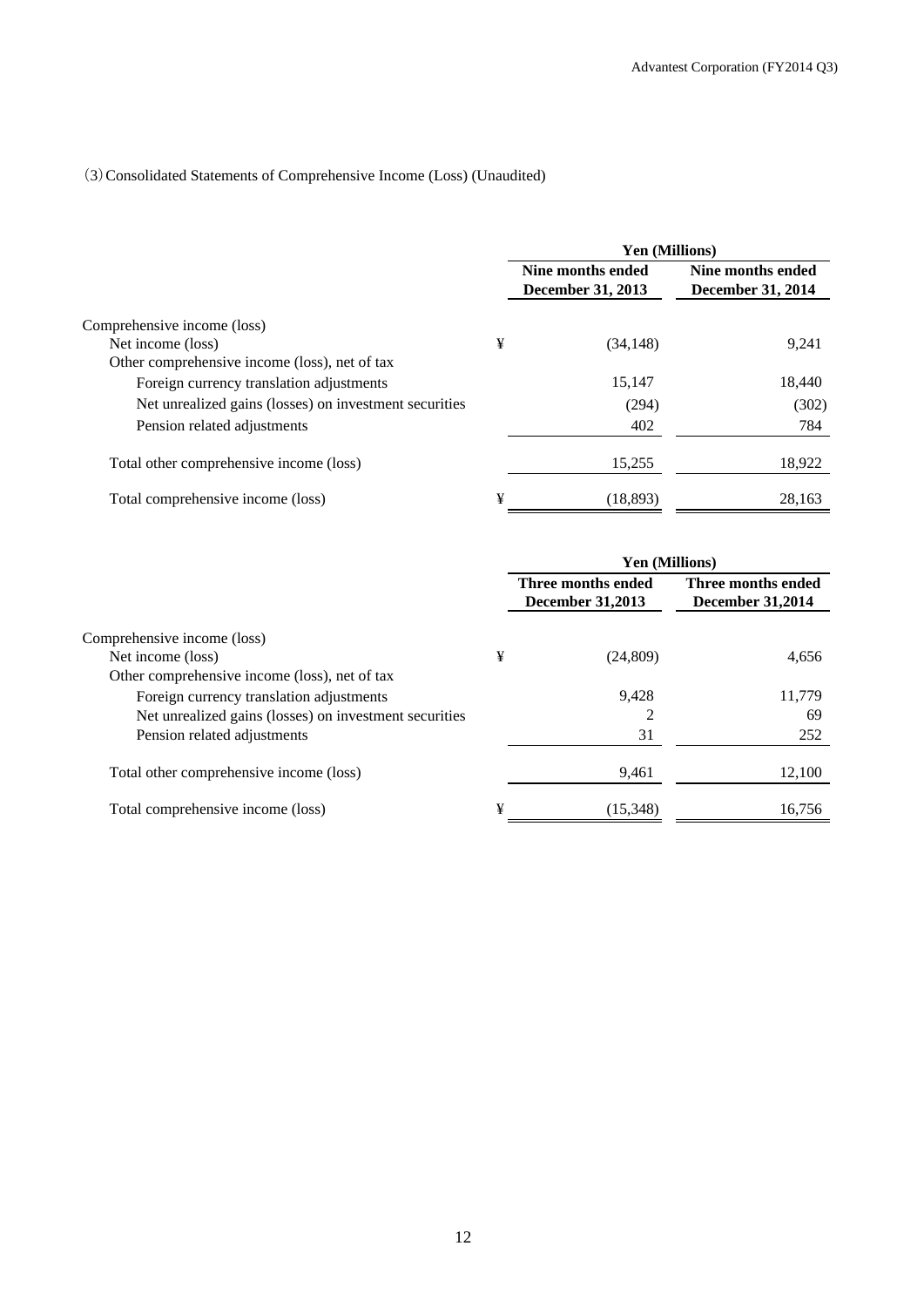## (4)Consolidated Statements of Cash Flows (Unaudited)

|                                                                  |   | Yen (Millions)    |                   |  |
|------------------------------------------------------------------|---|-------------------|-------------------|--|
|                                                                  |   | Nine months ended | Nine months ended |  |
|                                                                  |   | December 31, 2013 | December 31, 2014 |  |
| Cash flows from operating activities:                            |   |                   |                   |  |
| Net income (loss)                                                | ¥ | (34, 148)         | 9,241             |  |
| Adjustments to reconcile net income (loss) to net cash           |   |                   |                   |  |
| provided by (used in) operating activities:                      |   |                   |                   |  |
| Depreciation and amortization                                    |   | 6,831             | 3,769             |  |
| Deferred income taxes                                            |   | (2,048)           | (75)              |  |
| Stock option compensation expense                                |   | 870               |                   |  |
| Impairment charge                                                |   | 13,495            | 211               |  |
| Gain on sale of investment securities                            |   | (778)             | (677)             |  |
| Changes in assets and liabilities:                               |   |                   |                   |  |
| Trade receivables                                                |   | 15,651            | (5,617)           |  |
| Other account receivable                                         |   | (126)             | 779               |  |
| Inventories                                                      |   | 311               | (1, 551)          |  |
| Trade accounts payable                                           |   | (79)              | 718               |  |
| Other account payable                                            |   | 61                | 953               |  |
| Accrued expenses                                                 |   | (1,310)           | 1,096             |  |
| Income taxes payable                                             |   | (631)             | 3,208             |  |
| Accrued warranty expenses                                        |   | (269)             | (216)             |  |
| <b>Customer</b> prepayments                                      |   | (662)             | 493               |  |
| Accrued pension and severance costs                              |   | 1,207             | 323               |  |
| Other                                                            |   | 1,458             | (180)             |  |
| Net cash provided by (used in) operating activities              |   | (167)             | 12,475            |  |
| Cash flows from investing activities:                            |   |                   |                   |  |
| Proceeds from sale of available-for-sale securities              |   | 1,418             | 1,806             |  |
| Acquisition of subsidiary, net of cash acquired                  |   | (1,272)           |                   |  |
| Purchases of property, plant and equipment                       |   | (5,096)           | (2,486)           |  |
| Purchases of intangible assets                                   |   | (648)             | (307)             |  |
| Other                                                            |   | 650               | 86                |  |
| Net cash provided by (used in) investing activities              |   | (4,948)           | (901)             |  |
| Cash flows from financing activities:                            |   |                   |                   |  |
| Dividends paid                                                   |   | (3,369)           | (1,666)           |  |
| Other                                                            |   | 501               | 114               |  |
|                                                                  |   |                   |                   |  |
| Net cash provided by (used in) financing activities              |   | (2,868)           | (1, 552)          |  |
| Net effect of exchange rate changes on cash and cash equivalents |   | 4,436             | 6,126             |  |
| Net change in cash and cash equivalents                          |   | (3,547)           | 16,148            |  |
| Cash and cash equivalents at beginning of period                 |   | 45,668            | 68,997            |  |
| Cash and cash equivalents at end of period                       | ¥ | 42,121            | 85,145            |  |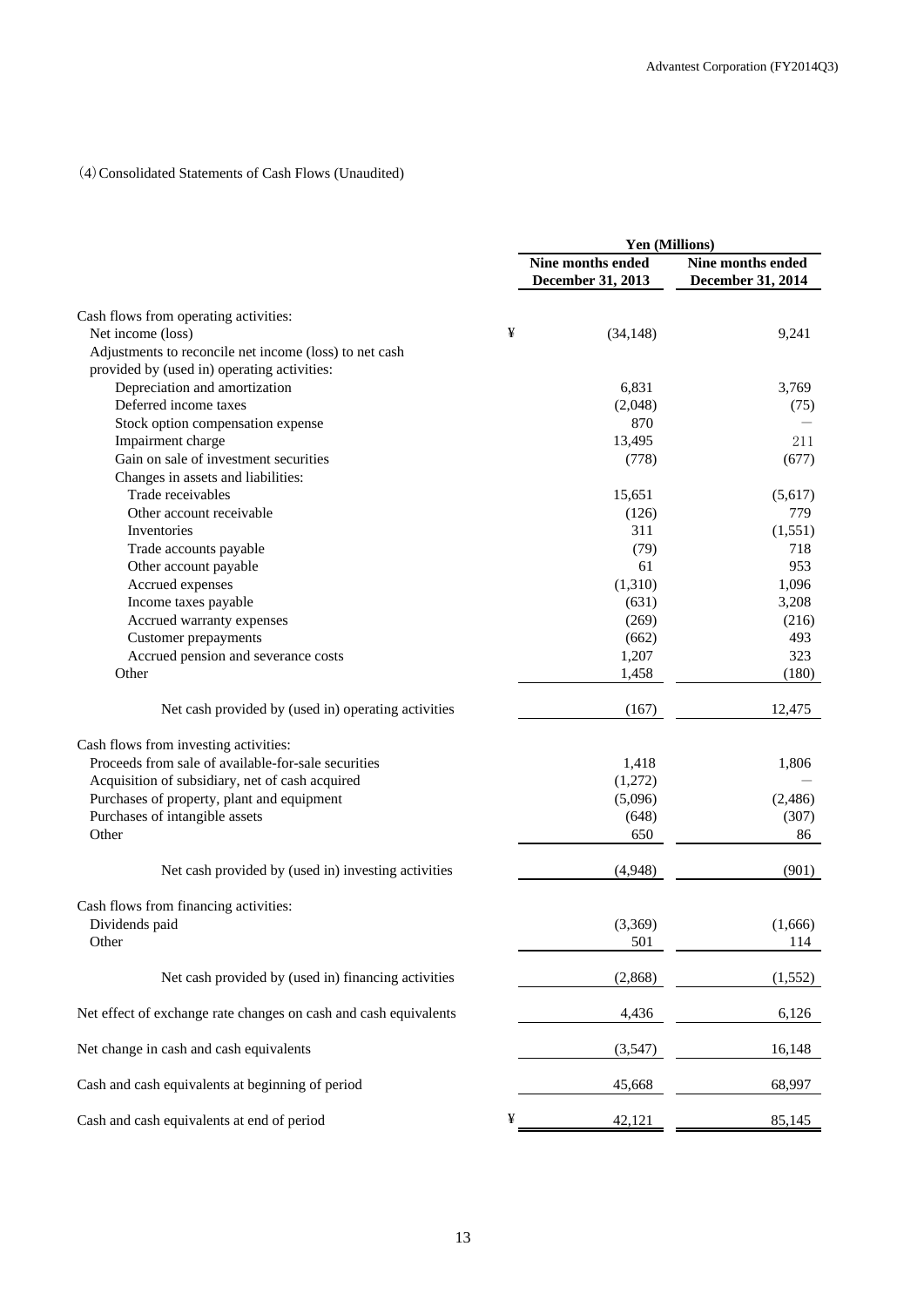## (5)Notes to Consolidated Financial Statements

## (Notes on Going Concern): None

# (Notes on Significant Changes to Stockholders' Equity): None

## (Segment Information)

|                                                   | <b>Yen (Millions)</b>                                                      |                                                  |                                    |                                 |           |  |  |  |
|---------------------------------------------------|----------------------------------------------------------------------------|--------------------------------------------------|------------------------------------|---------------------------------|-----------|--|--|--|
|                                                   | Nine months ended December 31, 2013                                        |                                                  |                                    |                                 |           |  |  |  |
|                                                   | Semiconductor<br>and<br>Component<br><b>Test System</b><br><b>Business</b> | <b>Mechatronics</b><br>System<br><b>Business</b> | Services.<br>Support and<br>Others | Elimination<br>and<br>Corporate | Total     |  |  |  |
| Net sales to unaffiliated customers               | ¥<br>51,299                                                                | 10,031                                           | 17,921                             |                                 | 79,251    |  |  |  |
| Inter-segment sales                               | 161                                                                        | 8                                                |                                    | (169)                           |           |  |  |  |
| Net sales<br>Operating income (loss) before stock | 51,460                                                                     | 10,039                                           | 17,921                             | (169)                           | 79,251    |  |  |  |
| option compensation expense<br>Adjustment:        | (26,960)                                                                   | (4,530)                                          | 2,095                              | (4,139)                         | (33, 534) |  |  |  |
| Stock option compensation expense                 |                                                                            |                                                  |                                    |                                 | 870       |  |  |  |
| Operating income (loss)                           |                                                                            |                                                  |                                    | ¥                               | (34, 404) |  |  |  |

|                                                   | <b>Yen (Millions)</b>               |                                                                            |                                                  |                                    |                                 |         |  |
|---------------------------------------------------|-------------------------------------|----------------------------------------------------------------------------|--------------------------------------------------|------------------------------------|---------------------------------|---------|--|
|                                                   | Nine months ended December 31, 2014 |                                                                            |                                                  |                                    |                                 |         |  |
|                                                   |                                     | Semiconductor<br>and<br>Component<br><b>Test System</b><br><b>Business</b> | <b>Mechatronics</b><br>System<br><b>Business</b> | Services.<br>Support and<br>Others | Elimination<br>and<br>Corporate | Total   |  |
| Net sales to unaffiliated customers               | ¥                                   | 79.972                                                                     | 20,217                                           | 19.713                             |                                 | 119,902 |  |
| Inter-segment sales                               |                                     | 80                                                                         |                                                  |                                    | (80)                            |         |  |
| Net sales<br>Operating income (loss) before stock |                                     | 80,052                                                                     | 20,217                                           | 19,713                             | (80)                            | 119,902 |  |
| option compensation expense<br>Adjustment:        |                                     | 10,255                                                                     | 2,620                                            | 2,440                              | (5,504)                         | 9,811   |  |

Stock option compensation expense

Operating income (loss)  $\frac{4}{3}$  9,811